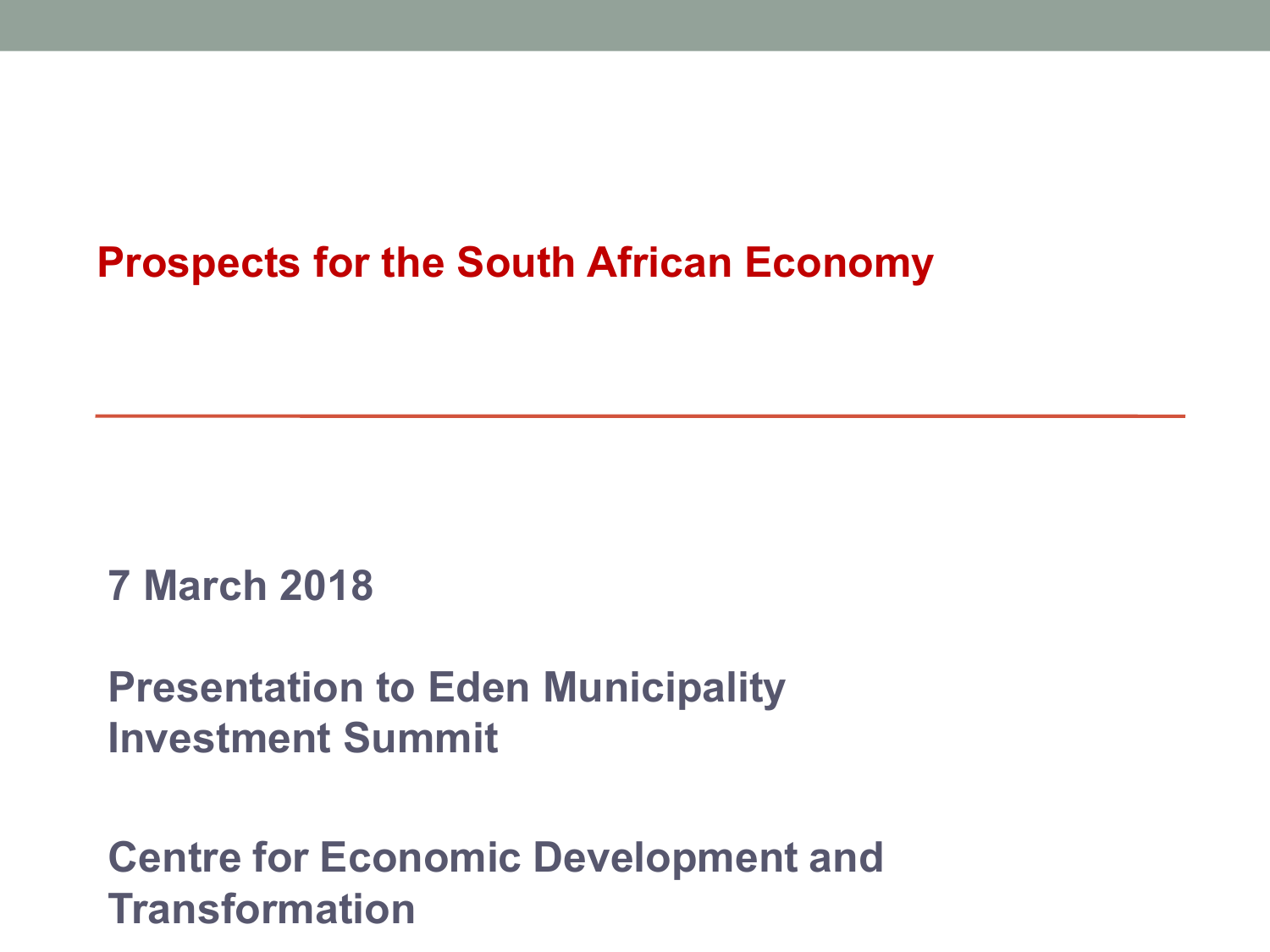# **National Vision for Growth and Development**

- Mobilising vision and plan (income doubling plan of Japan, Malaysia Vision 2020. Ethiopia Vision 2025)
- State capacity to initiate growth and development
- High rates of capital formation (35% to 50%)
- Human capital upgrading
- Industrial upgrading
- Macro-economic policy (wider range of policy tools than Keynes)

•**Multiple tools** (exchange rate, state control of finance, reserve requirements, capital controls, prescribed assets, credit quotas, differential interest rates)

•**Multiple targets and objectives** (inflation, unemployment, growth, sectors)

•Inflation targeting (one target, one tool) is primitive

•Close co-ordination of monetary, fiscal and industrial policies

•Implications for mandate and independence of central banks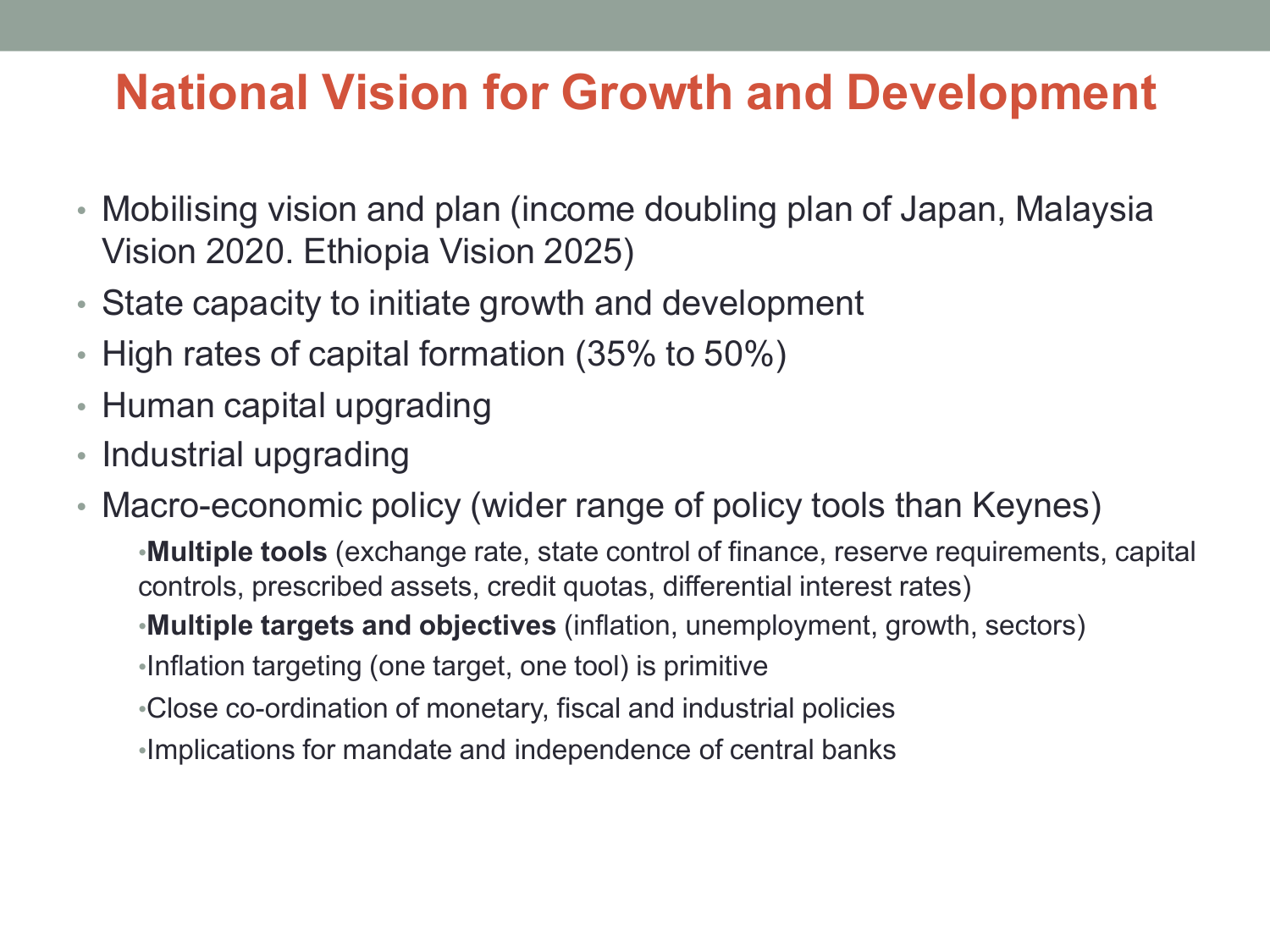# **Fourth Industrial Revolution**

- Many waves of technical change over past two centuries (agriculture to industry to services) – The Washing Machine (technological foundation for feminism)
- Productivity gains were invested to create new innovations, jobs and industries. Been there before many times
- TFP, measure of technical change, has been stagnant in rich countries since 2005
- Rate of change of occupational structure (jobs created in growing industries and jobs lost in declining industries) has slowed since 1980. Not at rate of industrial revolution
- All jobs are being transformed, not necessarily threatened. Changing not necessarily disappearing. Health robots will not make nurses redundant. But the jobs of nurses will change.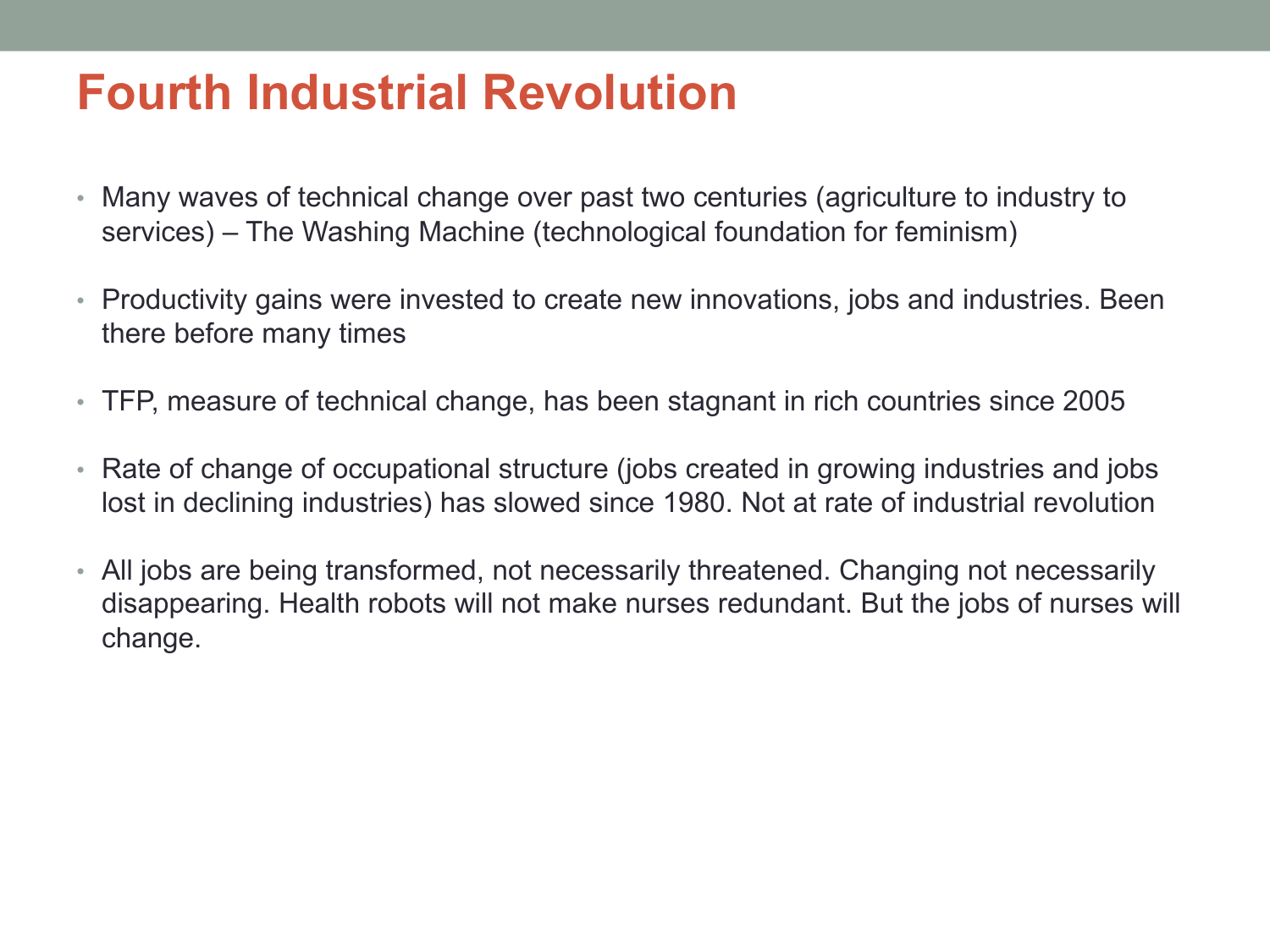# **Fourth Industrial Revolution**

• Post-Industrial fantasies (Ha-Joon Chang)

•Industrial decline vs differential productivity between sectors. Prices drop relative to services

•Services poor engine of productivity and growth.

•Services are generally not tradeable. If we skip industrial upgrading phase we will not earn income (exports) to purchase advanced technologies

•Manufacturing is where major productivity gains are made. Increase productivity in other sectors, including cutting edge services (that export), which depend on manufacturing

- Must invest in skills upgrading (Lifelong learning)
- Provide floor below which no South African will fall free education and health and comprehensive social security for working age population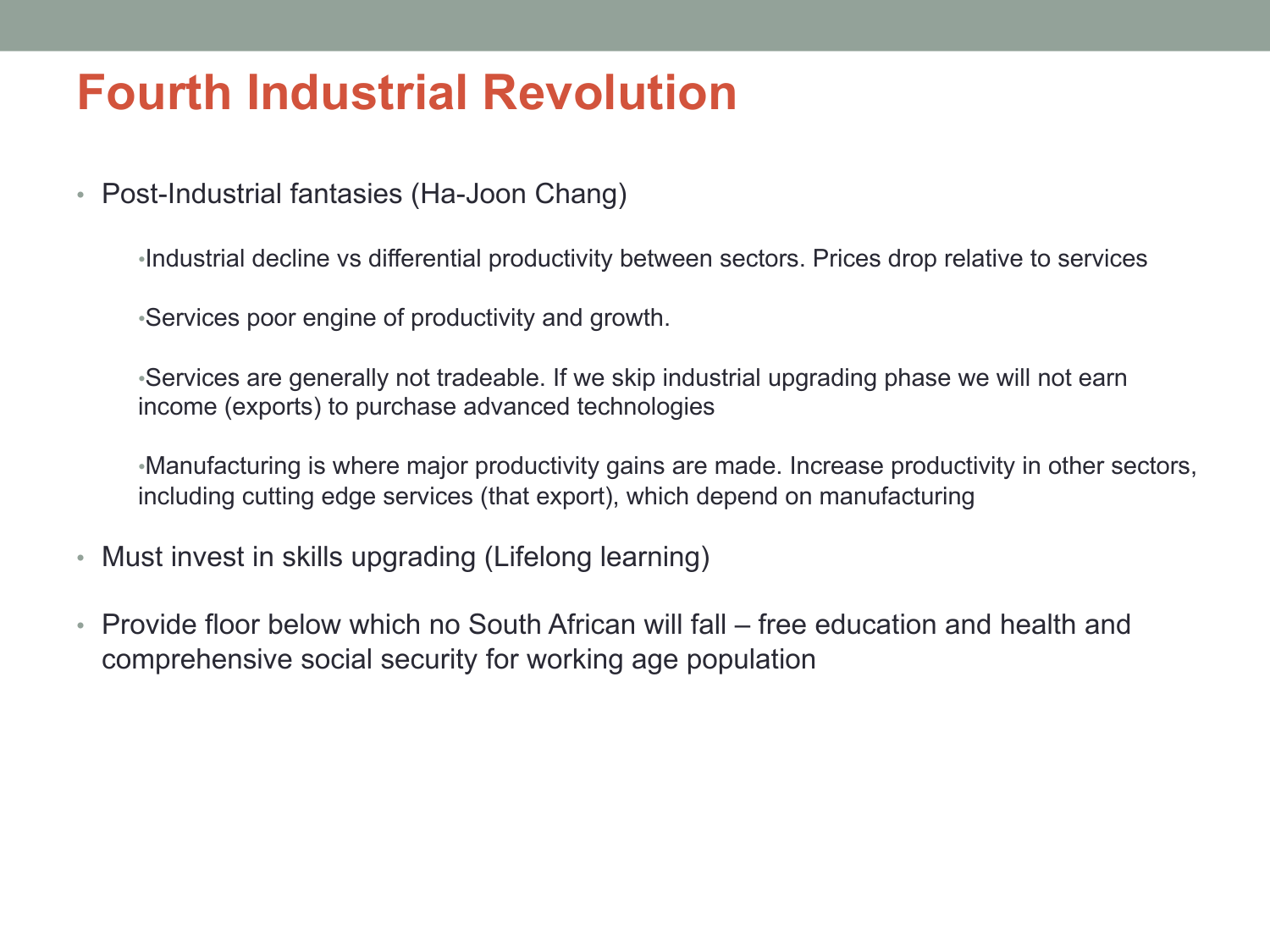### **South Africa economy (1987 - 1996)**

|      | <b>Bank</b><br>Rate | <b>Inflation</b> | Real<br>prime | <b>GDP</b> | GDP pc | Debt to<br><b>GDP</b> | <b>Deficit to</b><br><b>GDP</b> | <b>Deficit</b><br>(Smith) |
|------|---------------------|------------------|---------------|------------|--------|-----------------------|---------------------------------|---------------------------|
| 1987 | 9.5                 | 16.2             | (1.94)        | 2.1        | (0.1)  | 30.1                  | 4.4                             |                           |
| 1988 | 14.5                | 12.8             | 4.85          | 4.2        | 2.0    | 31.6                  | 5.0                             |                           |
| 1989 | 18.0                | 14.7             | 4.90          | 2.4        | 0.2    | 31.3                  | 3.5                             |                           |
| 1990 | 18.0                | 14.3             | 5.56          | (0.3)      | (2.6)  | 31.4                  | 1.4                             | Surplus                   |
| 1991 | 17.0                | 15.3             | 3.48          | (1.0)      | (3.4)  | 31.8                  | 1.9                             | <b>Balance</b>            |
| 1992 | 14.0                | 14.0             | 6.97          | (2.1)      | (4.6)  | 33.2                  | 3.7                             | 2.4                       |
| 1993 | 12.0                | 9.7              | 5.25          | 1.2        | (1.3)  | 38.1                  | 7.3                             | 4.9                       |
| 1994 | 13.0                | 8.9              | 5.79          | 3.2        | 0.8    | 43.0                  | 5.6                             | 2.9                       |
| 1995 | 15.0                | 8.7              | 8.53          | 3.1        | 1.0    | 48.3                  | 4.6                             |                           |
| 1996 | 17.0                | 7.3              | 11.3          | 4.3        | 2.4    | 49.5                  | 5.1                             |                           |

### **R50bn** to PIC/GEPF *COUP* **<b>COUP** *R14 billion Forex losses at SARB*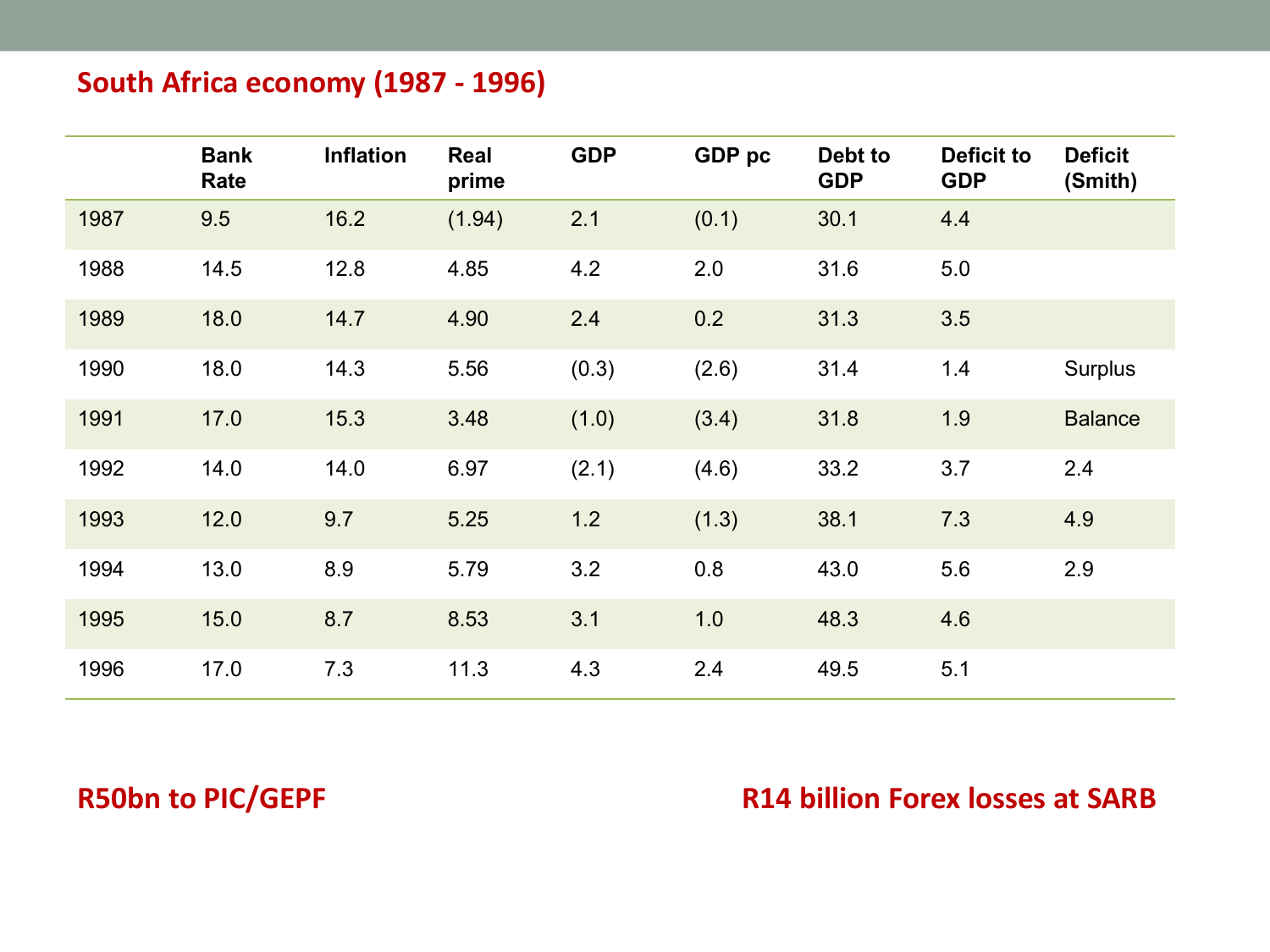### **South Africa economy (1994 - 2016)**

|             | <b>GDP</b> | GDP pc | <b>Comments</b>                                                                                                                                                                                                                                                          |
|-------------|------------|--------|--------------------------------------------------------------------------------------------------------------------------------------------------------------------------------------------------------------------------------------------------------------------------|
| 1994 - 2016 | 2.9        | 1.2    | GDP pc R55 828 (2016) from R42 849 (1994)<br>GDP pc 30% higher in 2016 than in 1994                                                                                                                                                                                      |
| 1996 - 2003 | 2.6        | 0.9    | Slash and burn fiscal policies (cuts of capital spending)<br>Sky high interest rates $15\% - 21.85\%$ (May to Aug 1998)<br>Unemployment (narrow) more than doubled to 4.6m (28%) from 2m.<br>(17%)<br>Unemployment (broad) more than doubled to 8.3m (42%) from 4m (29%) |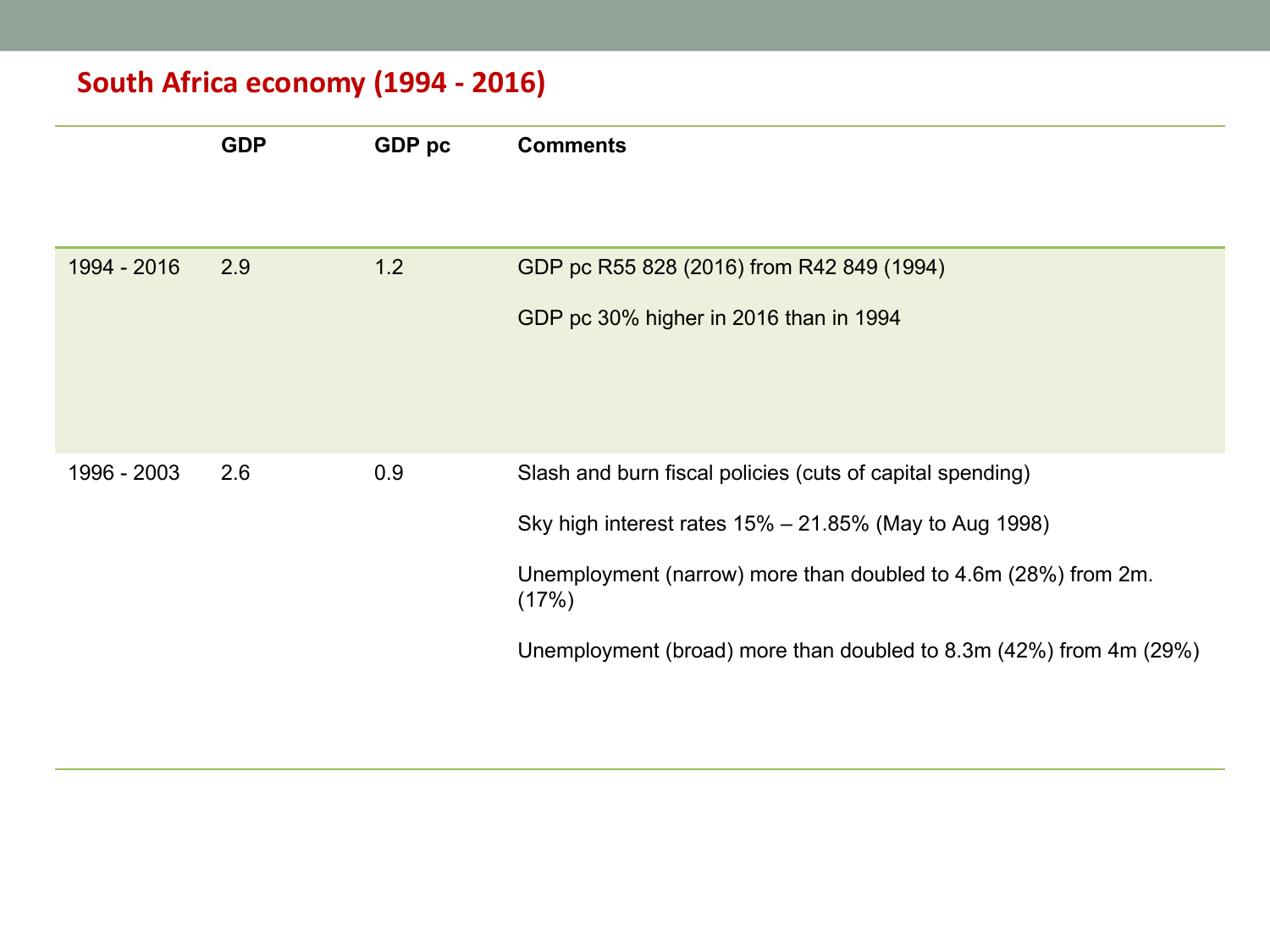### **South Africa economy (1994 - 2017)**

|               | <b>GDP</b> | GDP pc | <b>Comments</b>                                                                                              |  |
|---------------|------------|--------|--------------------------------------------------------------------------------------------------------------|--|
| $2004 - 2008$ | 4.8        | 3.2    | World equities and commodity boom                                                                            |  |
|               |            |        | Expansionary monetary and fiscal policies                                                                    |  |
|               |            |        | Interest rates dropped 650 basis points to 7% in June 2003                                                   |  |
|               |            |        | Consolidated government spend up 10% a year for 4 years                                                      |  |
|               |            |        | Investment to 23.5% in 2008 from 16% in 2003                                                                 |  |
|               |            |        | Jobs up 1.9m to 13.6m in Sept 2007 from 11.7m in Sept 2001.                                                  |  |
|               |            |        | Unemployment rate fell to 26.2% fro, 21%                                                                     |  |
| $2009 - 2017$ | 1.6        | 0.3    | Rate increases before and after GFC                                                                          |  |
|               |            |        | R70bn budget shortfall in 2010. Deficit went up to 4.5%                                                      |  |
|               |            |        | 700 basis point cut in interest rates (Dec 2008 - July 2012)                                                 |  |
|               |            |        | Mild recovery (2.8% growth between 2010 and 2013)                                                            |  |
|               |            |        | Tighter monetary and fiscal policies after 2014 (1.3% growth 2014 – 2017).<br>GDP pc lower in 2017 than 2014 |  |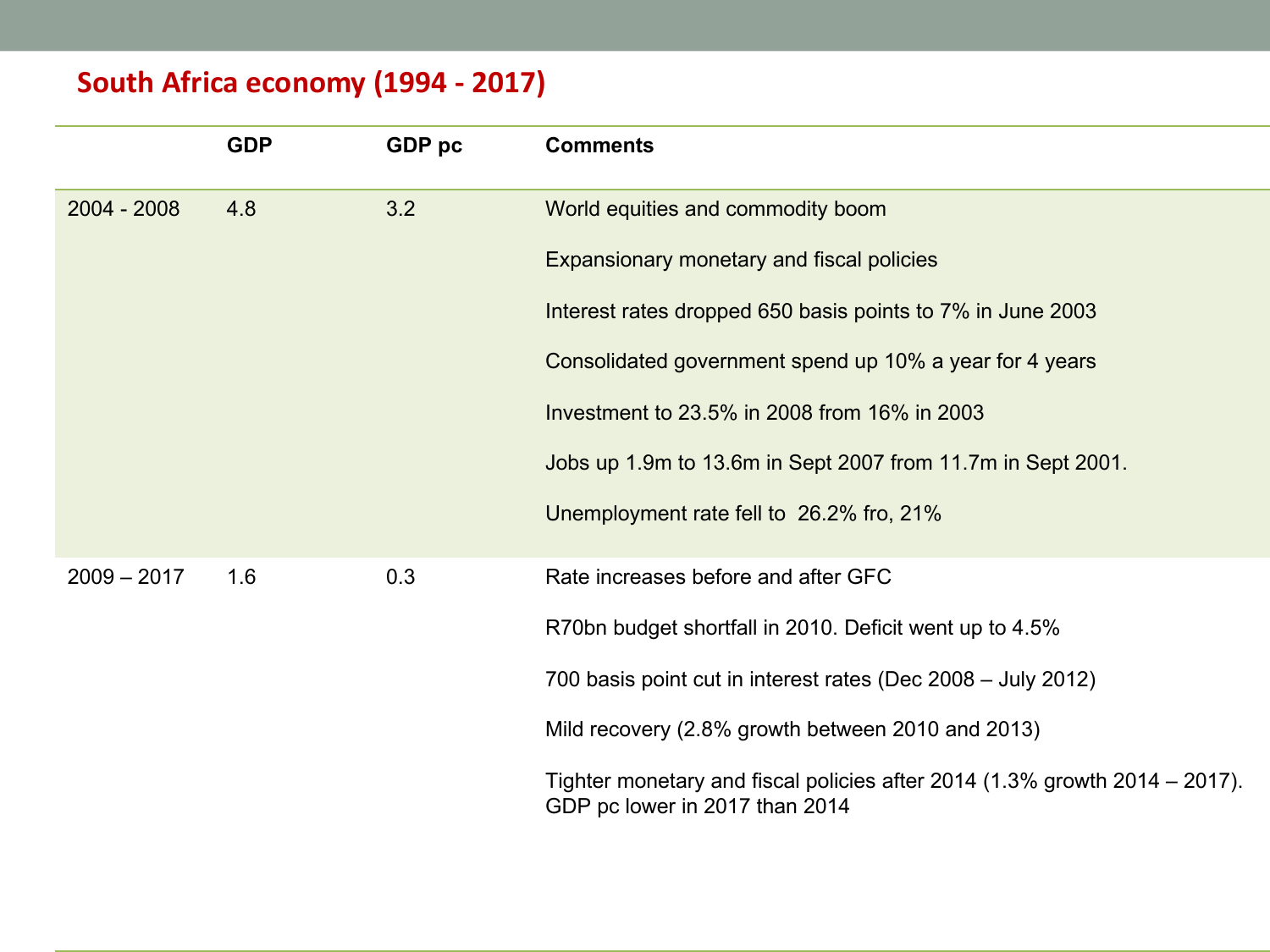#### **Developing Regions GDP Growth (2009 – 2017)**

SA underperformed all developing regions in world by large margin. Low growth is not due to global factors. Now a decade since the global crisis. Cant be used as excuse for SA low growth

| <b>Region</b>                                   | 2009     | 2010 | 2011 | 2012 | 2013 | 2014 | 2015 | 2016  | 2017  | Ave |
|-------------------------------------------------|----------|------|------|------|------|------|------|-------|-------|-----|
| World                                           | $(-0.1)$ | 5.4  | 4.2  | 3.5  | 3.4  | 3.5  | 3.4  | 3.1   | 3.7   | 3.3 |
| Emerging Market & Dev.<br>Economies (153)       | 2.9      | 7.4  | 6.3  | 5.4  | 5.1  | 4.7  | 4.2  | 4.1   | 4.7   | 5.0 |
| Emerging & Dev. Asia (30)                       | 7.5      | 9.6  | 7.9  | 7.0  | 6.9  | 6.8  | 6.7  | 6.4   | 6.5   | 7.3 |
| Sub-Saharan Africa (45)                         | 3.9      | 7.0  | 5.0  | 4.3  | 5.3  | 5.1  | 3.4  | 1.4   | 2.7   | 4.2 |
| MENA, Afghanistan,<br>Pakistan (22)             | 1.4      | 4.8  | 4.3  | 5.4  | 2.3  | 3.8  | 2.7  | 3.9   | 2.5   | 3.5 |
| <b>Emerging &amp; Developing</b><br>Europe (12) | (3.0)    | 4.6  | 6.5  | 2.4  | 4.9  | 3.9  | 4.7  | 3.2   | 5.2   | 4.0 |
| Latin America & the<br>Caribbean (22)           | (1.8)    | 6.1  | 4.7  | 3.0  | 2.9  | 1.2  | 0.1  | (1.0) | 1.1   | 1.8 |
| South Africa                                    | (1.5)    | 3.0  | 3.3  | 2.2  | 2.5  | 1.8  | 1.3  | 0.6   | 1.3   | 1.6 |
| South Africa (per capita)                       | (2.7)    | 1.9  | 2.1  | 1.0  | 1.2  | 0.4  | 0.0  | (1.1) | (0.3) | 0.3 |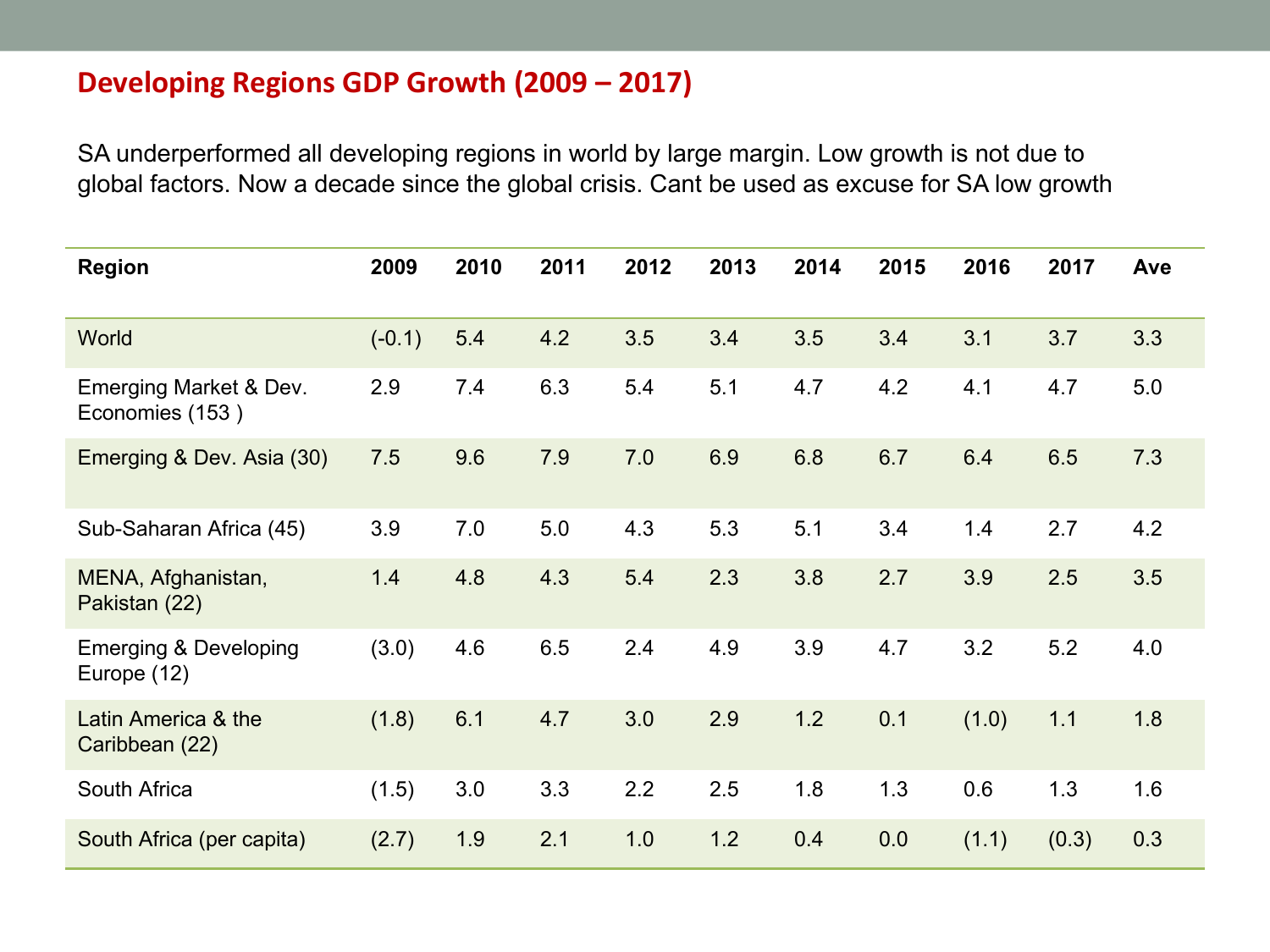### **Eden GDP Growth (2009 – 2017)**

| <b>Municipality</b> | <b>Contribution to GDPR</b> | 2004 - 2015 | 2004 - 2008 | 2009 - 2015 |
|---------------------|-----------------------------|-------------|-------------|-------------|
| George              | 40.8                        | 4.2         | 7.1         | 2.9         |
| Mossel Bay          | 17.2                        | 3.0         | 4.9         | 2.4         |
| Knysna              | 11.2                        | 2.6         | 4.3         | 2.0         |
| Oudtshoorn          | 11.8                        | 3.8         | 6.4         | 2.8         |
| Bitou               | $7.6$                       | 3.4         | 5.8         | 2.4         |
| Hessequa            | $8.0\,$                     | 3.1         | 5.6         | 2.1         |
| Kannaland           | 2.3                         | 2.6         | 4.6         | 1.9         |
| Eden                | 100.0                       | 3.5         | $6.0\,$     | 2.6         |
| <b>Western Cape</b> |                             | 3.3         | 5.5         | 2.5         |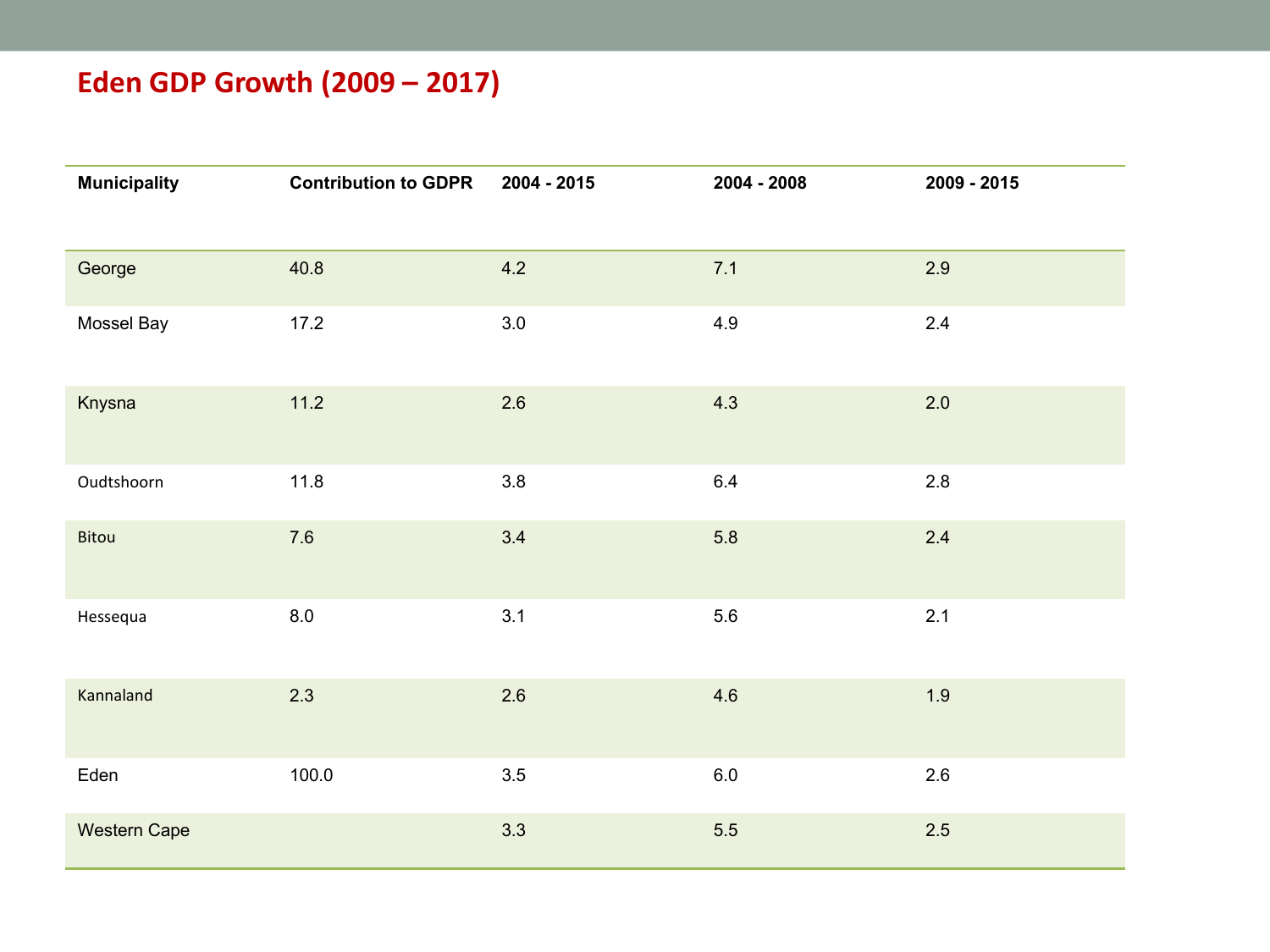# **Impact of Global Financial Crisis**

- Largely rich country affair (-3.5% GDP in 2009)
- No developing country had a banking crisis
- Developing countries had expansionary monetary and fiscal policies to counter lack of demand from rich countries
- Therefore in 2009
	- •SA GDP down 1.5% and one million jobs lost
	- •All developing countries (up 2.4%)
	- •East and South Asia (up 5.1%)
	- •Africa (up 2.3%).
	- •More than 40 African countries grew; Ethiopia (9.9%), Nigeria (7.0%) Mozambique (6.4%)
	- •China (9%) India (6.7%) Indonesia (4.5%) Egypt (4.7%)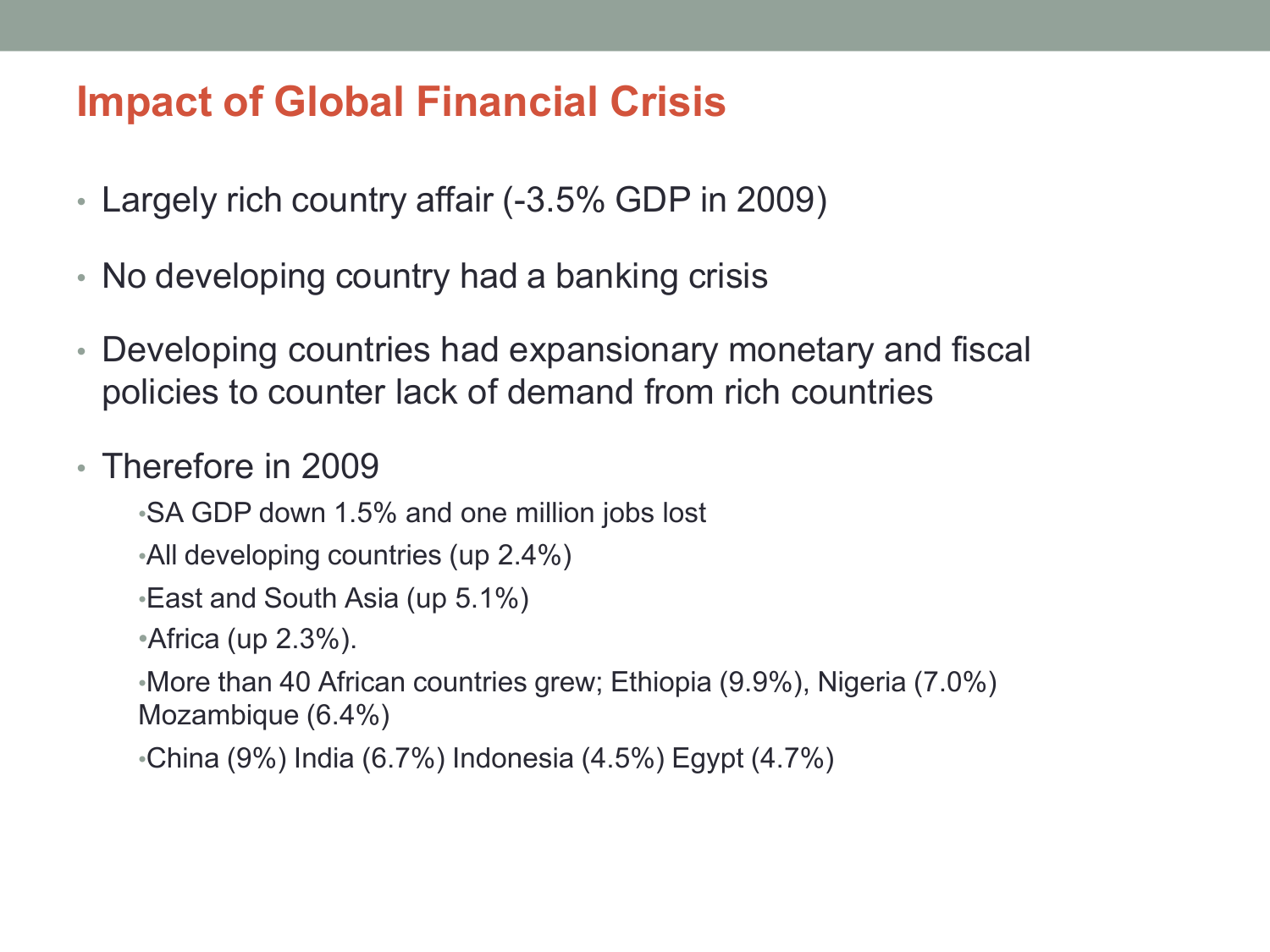# **Impact of Global Financial Crisis**

- SARB increased rates by 250 basis points before GFC in June 2007
- SARB increased rates by 250 basis points AFTER the start of GFC (unprecedented in any country in the world)
- SA downturn preceded GFC by about nine quarters
- GDP (-1.5%) and one million jobs lost
- Increased rates by 200 basis points since Jan 2014 despite massive increase in unemployed people
- SARB implicated in causing the last three recessions and current downturn
- **Low growth of 1.6% (0.3% pc) for nine years (2009 – 2016)**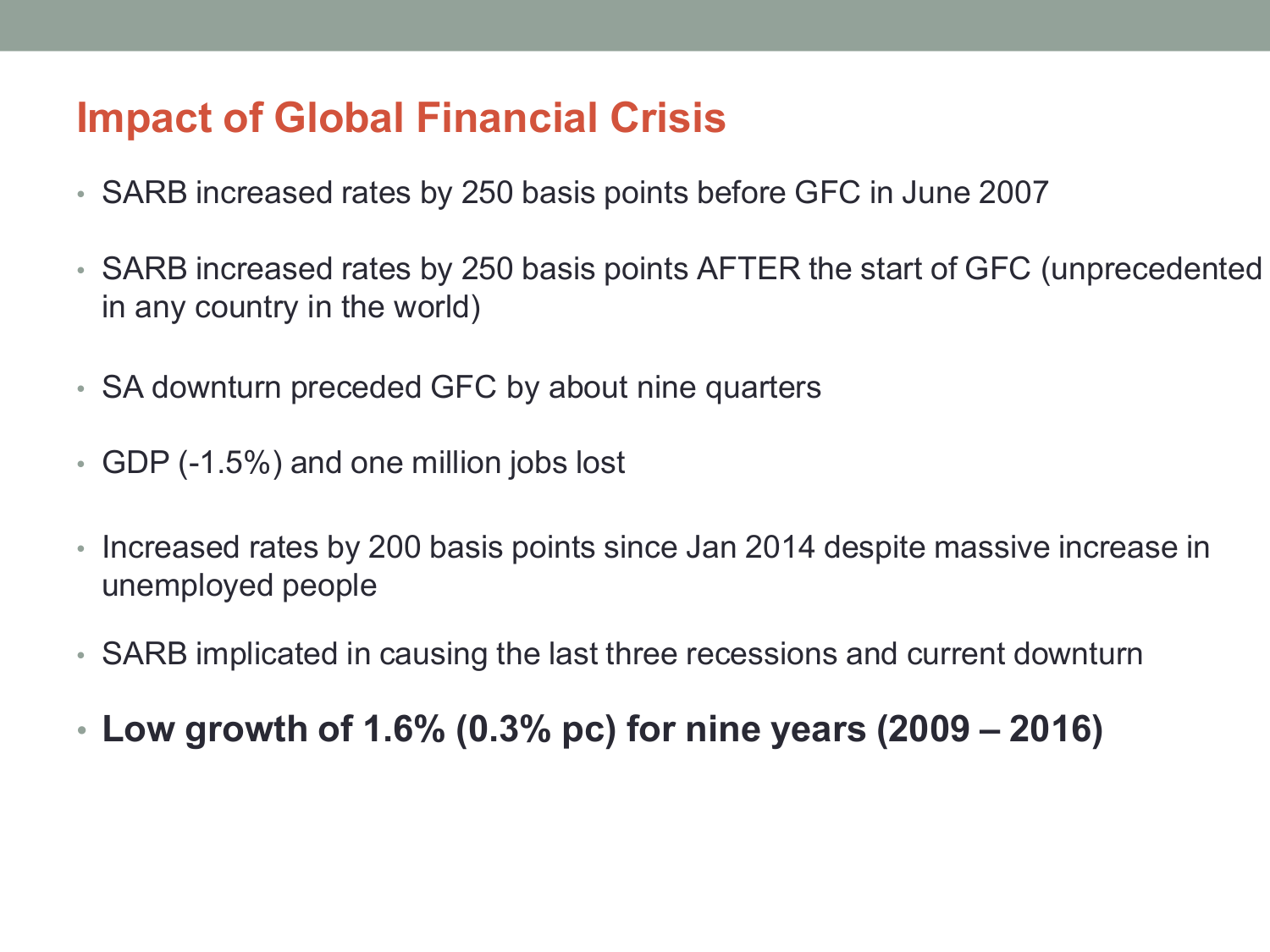# **SOUTH AFRICA ECONOMY CRISIS**

- **Crisis of collapsing GDP growth and rising unemployment**
- Unemployment increased by 3.3m since Dec 2008
- 9.2m unemployed 41% for black Africans
- **Despite fear mongering by rating agencies, SA does not have a debt problem it has a GDP growth problem.**
- Rating agencies don't say we have debt problem. They saw we will have one if we don't increase GDP growth rate
- 50% debt ratio one of lowest in OECD
- South Africa is not broke
- **Structural reforms. No link ever established with GDP growth in short or medium term. Look at Greece**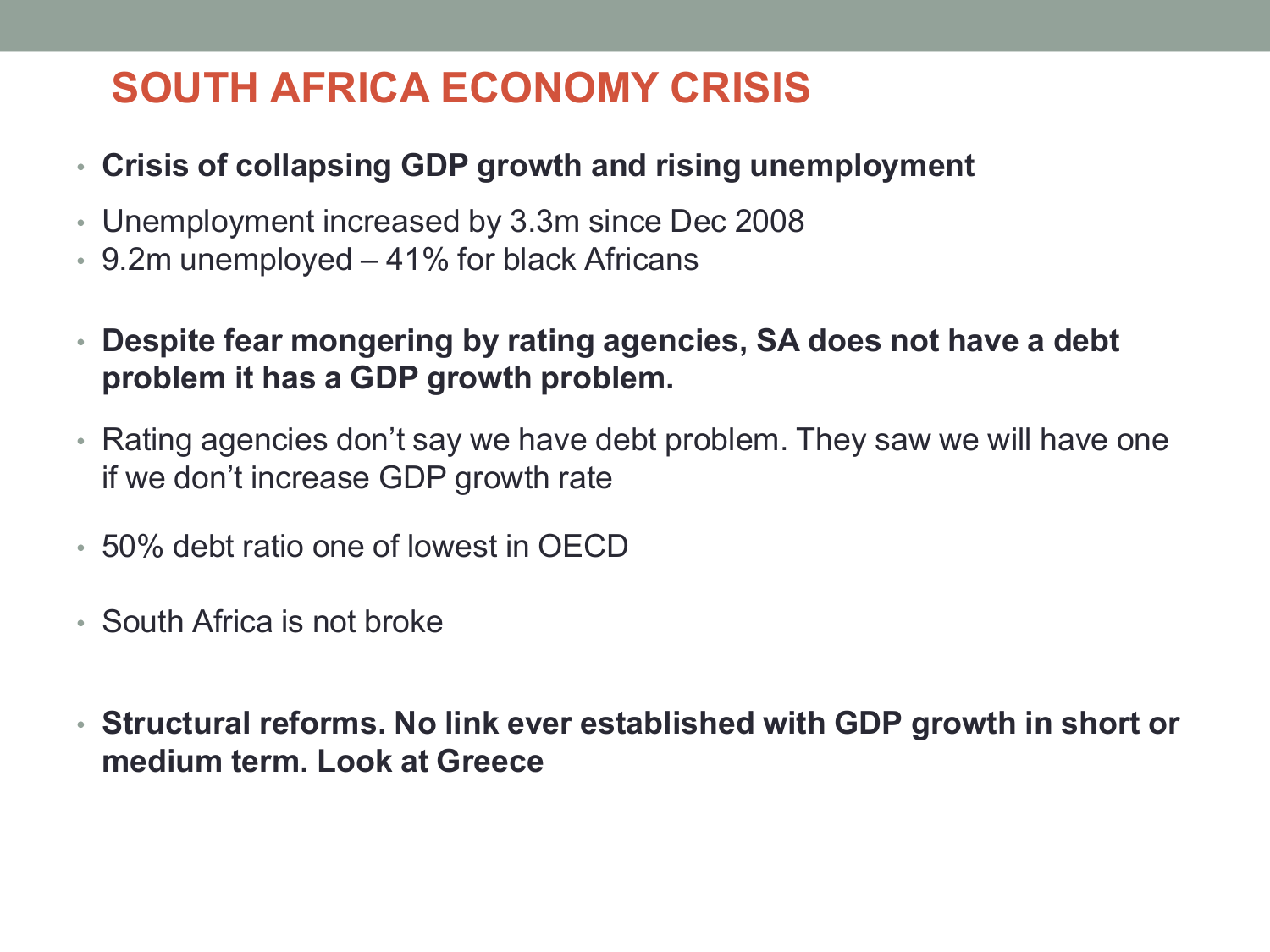# **SOUTH AFRICA ECONOMY CRISIS**

**"You will never balance the Budget through measures which reduce the national income.** The Chancellor would simply be chasing his own tail  $-$  or cloven hoof!

The only chance of balancing the Budget in the long run is to bring things back to normal, and so avoid the enormous Budget charges arising out of unemployment...

Even if you take the Budget as your test, the criterion of whether the economy would be useful or not is the state of employment...

I do not believe that measures which truly enrich the country will injure the public credit...It is the burden of unemployment and the decline in the national income which are upsetting the Budget. Look after the unemployment, and the Budget will look after itself."

John Maynard Keynes, radio interview in 1933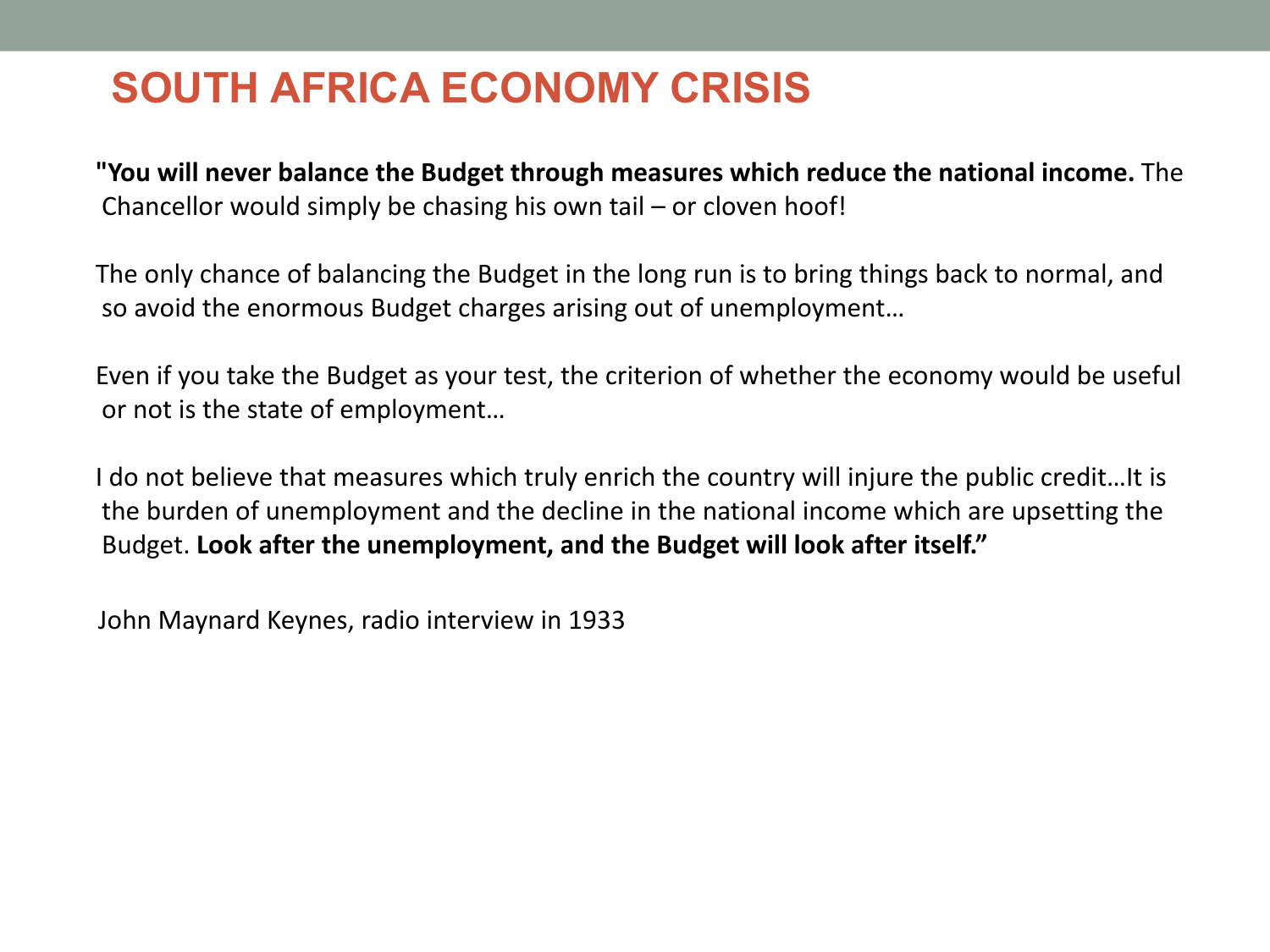### **SOUTH AFRICA ECONOMY CRISIS – THE BUDGET**

- National budget does not work like household budget. Expenditure is income. If you cut expenditure you reduce income.
- Ann Pettifor has done analysis of UK budgets for past century. Public debt has declined when government spending has increased. Post WW2 (250% of GDP) massive spending (NHIetc) resulted in sharp drop in debt ratio
- Austerity (tax increases and expenditure cuts) is a self-defeating process. Everybody agrees it results in lower GDP Growth. This results higher debt-GDP ratio.
- IMF has said the negative impacts of austerity are worse than they previously estimated.
- Argument is that confidence-boosting measures will counter the impact of austerity. But Krugman says the idea that a "confidence fairy" can counter impact of austerity is zombie idea
- The Budget has R62bn of austerity (R36bn tax increases and R26bn expenditure cuts) which is 1.3% of GDP. Will reduce GDP growth and increase unemployment to more than 10m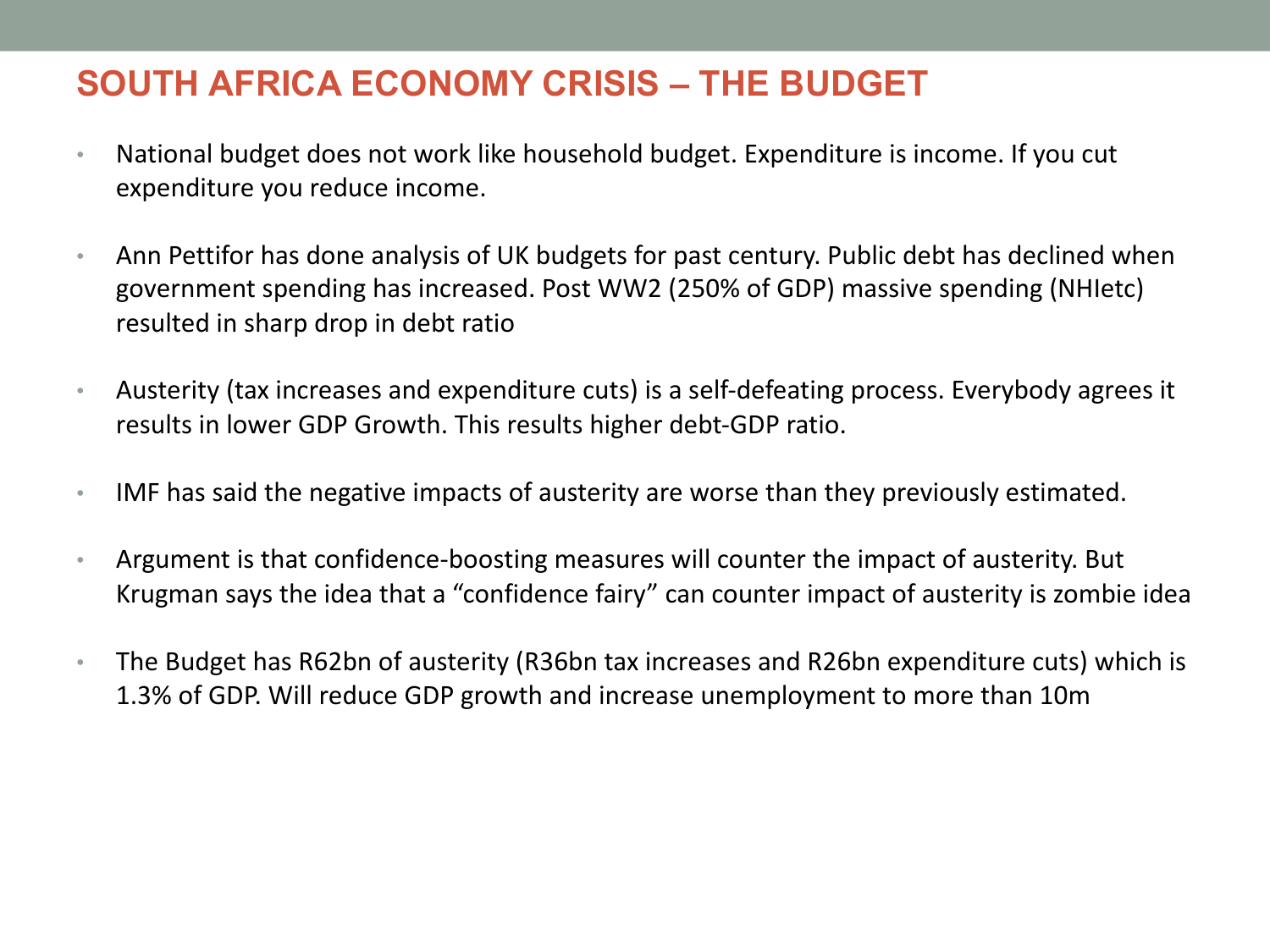### **Trevor Manuel on Public Investment Corporation**

It is important to note that the PIC makes investments predominantly on behalf of the Government Employees Pension Fund (GEPF).

Given that the GEPF is a defined benefit fund, it would be inappropriate to consider any returns accruing from such investments to be benefiting the beneficiaries. This is simply because the pension benefits are predetermined.

Today's Trustee, March 2005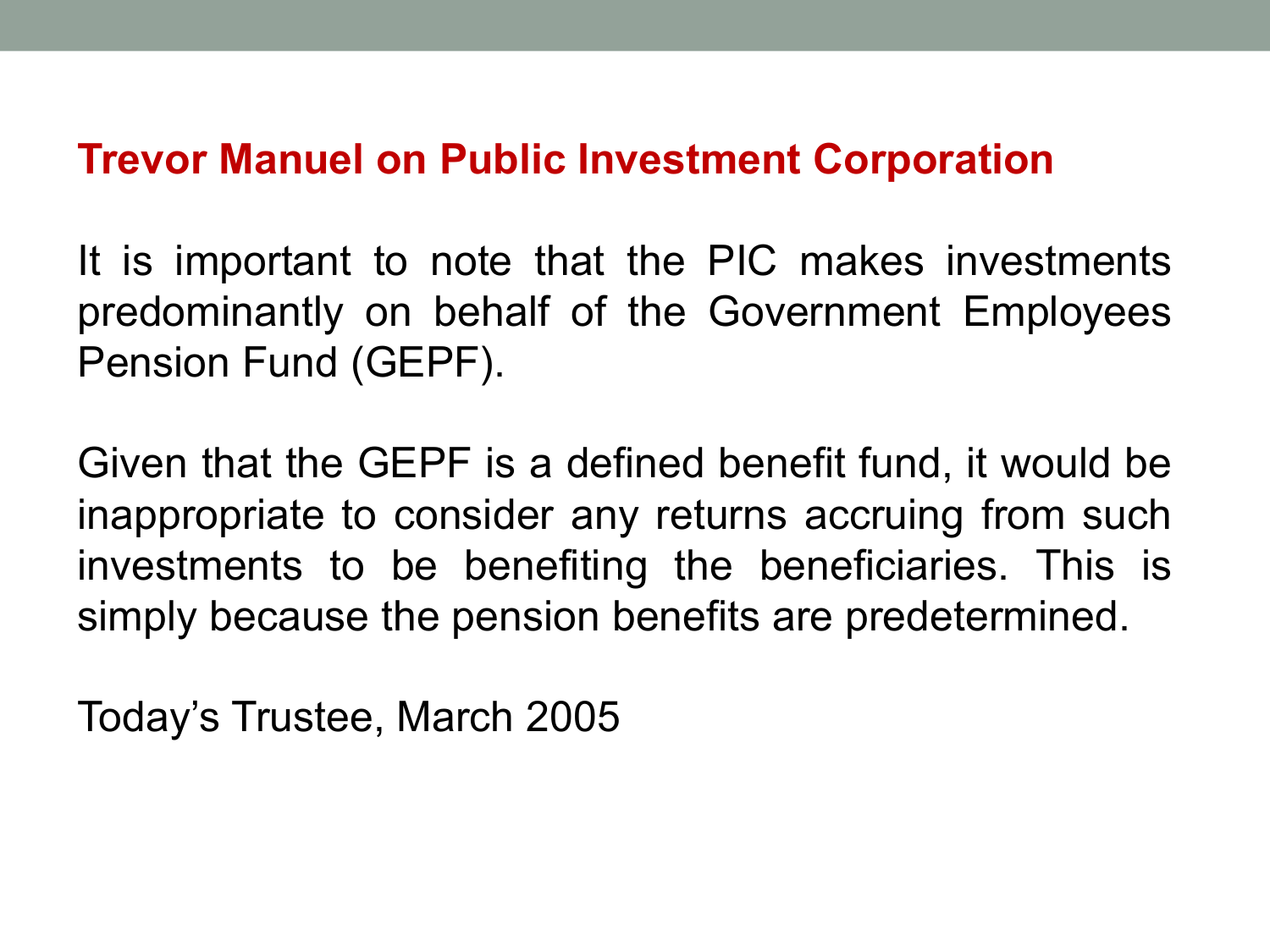# **PIC ASSETS**

| <b>Shares</b>                                        | 959 490   |
|------------------------------------------------------|-----------|
| Government debt                                      | 421886    |
| Public enterprises debt                              | 189 231   |
| Cash                                                 | 113 127   |
| <b>Total</b>                                         | 1 925 900 |
| <b>Net Loan Debt</b>                                 | 2 006 000 |
| Net Loan debt (% of GDP)                             | 45.5      |
| Net Ioan Debt<br>(% of GDP after PIC debt write off) | 35.9%     |